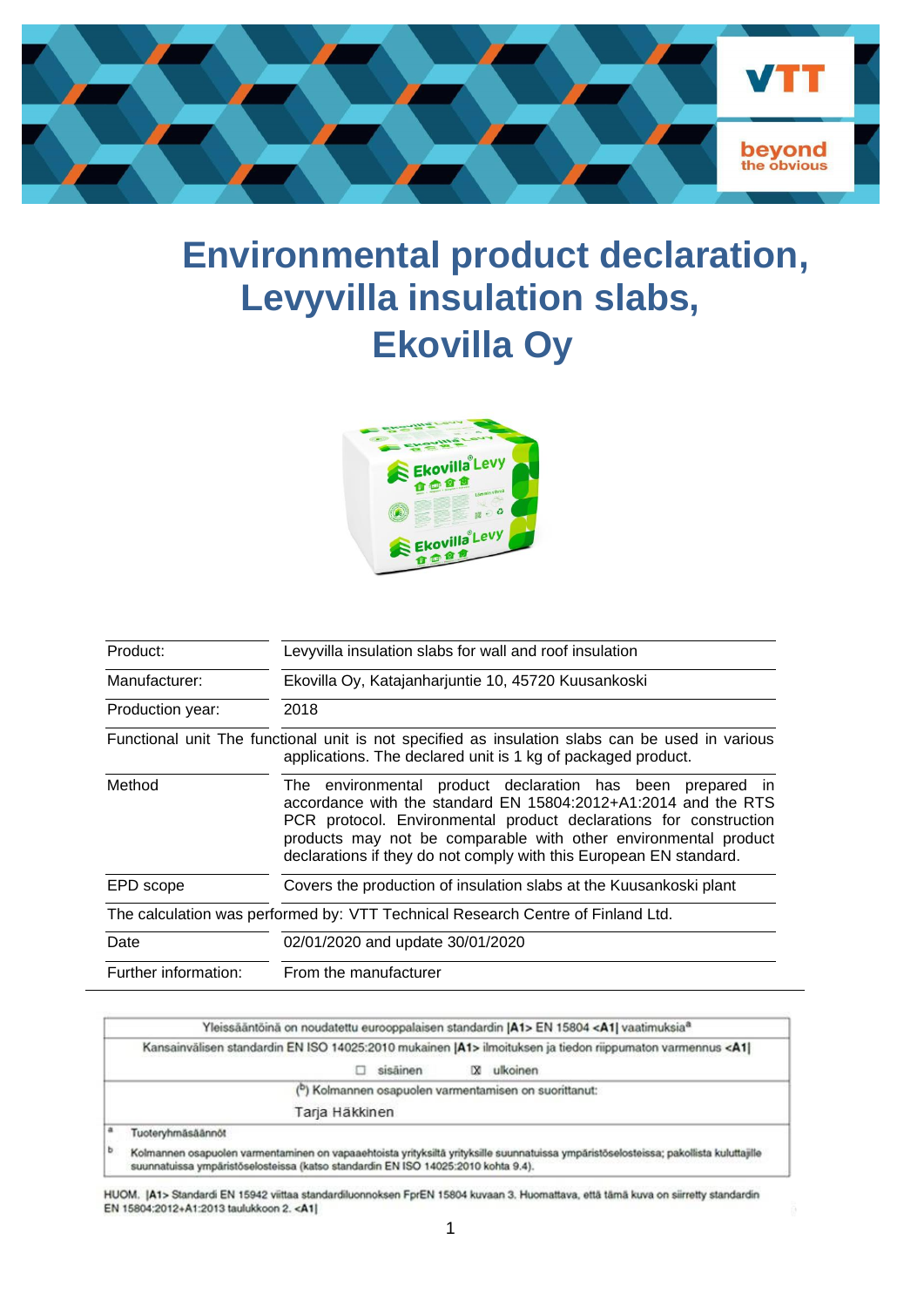

## **Product description**

This environmental product declaration covers the production of Levyvilla insulation slabs at Ekovilla Oy's Kuusankoski plant. Impact assessment results have been calculated using 12-month production data for 2018/2019.

Ekovilla insulation slabs are made from recycled newspaper, magnesium sulphate and boric acid and staple fibre (polyester). The product can be used as heat insulation and as additional heat insulation in roofs, walls and floors.

|                                        | <b>Table 1. Technical specifications</b>   |
|----------------------------------------|--------------------------------------------|
| Installation density, kg/m3            | $32 - 42$                                  |
| Thermal conductivity, $\lambda$ , W/mK | 0.039                                      |
| Service life, years                    | 50 years (product manufacturer's estimate) |
| <b>Technical approval</b>              | DOP / CE marking                           |

## **Scope of the EPD**

This EPD covers the product stage, installation service and maintenance, repairs, dismantling, reuse, recovery of waste in material recycling, energy recovery from waste and disposal of waste. This cradleto-grave EPD covers the whole life cycle of the product, i.e. information modules A1 to C4, as well as the impacts outside the life cycle, i.e. module D (net impacts of reuse, recovery and recycling after the life cycle).

Production and product information are based on 'actual' manufacturing data collected by the manufacturer from the production facility. The EcoInvent database, version 3.6, has been the general source of information for additives, wind power, natural gas and container vessels. The ELCD database has also been used for fuel sourcing (EU15, PE International, Germany). VTT's Lipasto unit emission database (average haulage equipment in 2016) has been used as the environmental profile for road transport, to which emissions from fuel sourcing have always been added according to the life cycle assessment requirements and, as average loads as declared by the manufacturer, load sizes have also been taken into account.

## **Product stage (A1-3)**

The product stage covers all raw materials, packaging materials, transport and the manufacturing process in the production of the insulation slabs. The maintenance of machinery has not been taken into account in the assessment due to its minor significance.

Ekovilla Oy works with the organisation that collects recycled paper and has thus had a say on where the paper is collected. According to the manufacturer, increasing quantities of reclaimed paper are collected from the surrounding areas. Reclaimed paper is assumed to be waste, and no environmental impacts have been associated with its production.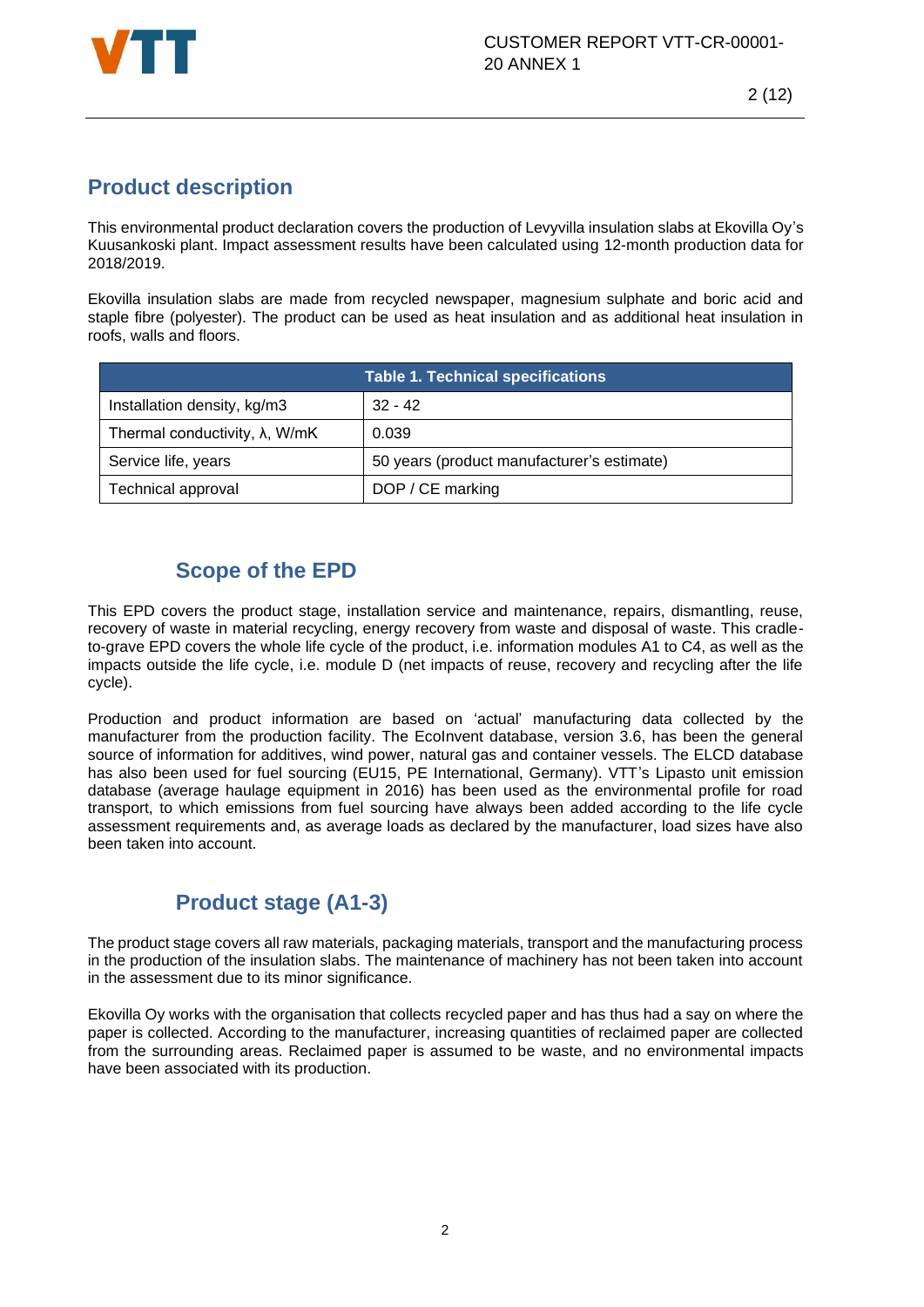

Mixed waste, recoverable incineration residue and compost litter are generated in the production of insulation slabs. Waste processing is described at the end-of-life stage (module C).

After manufacturing, insulation slabs are packaged in plastic packaging. Ekovilla uses recycled plastic, which can also be recovered after use, as well as non-recyclable plastic. It is assumed in this calculation that all packaging plastic is made of virgin raw material and goes to incineration after use.

The carbon content of insulation slab raw materials has been taken into account in the calculation. This assessment is based on a reference (Nors, M., 2009).



**A1 Raw materials A2 Transport A3 Production**

*Image 1. Simplified insulation slab manufacturing process.*

#### **Construction stage (A4-5)**

The packaged end product is transported to the construction site. Insulation materials are light, which means that the transport capacity is a significant factor. Insulation slabs are transported in a full trailer truck. The average load factor in the calculation is 12% (a 40-tonne truck can hold 4.224 tonnes of packed insulation slabs and 0.56 tonnes of wooden pallets).

Insulation slabs are installed by hand on site. It has been assumed that no waste is generated during the installation process.

#### **Use stage (B1-7)**

According to the manufacturer, it can be assumed that during 50 years of use in normal conditions, the product will not require any maintenance or repairs. This means that the environmental impacts of stages B are 0.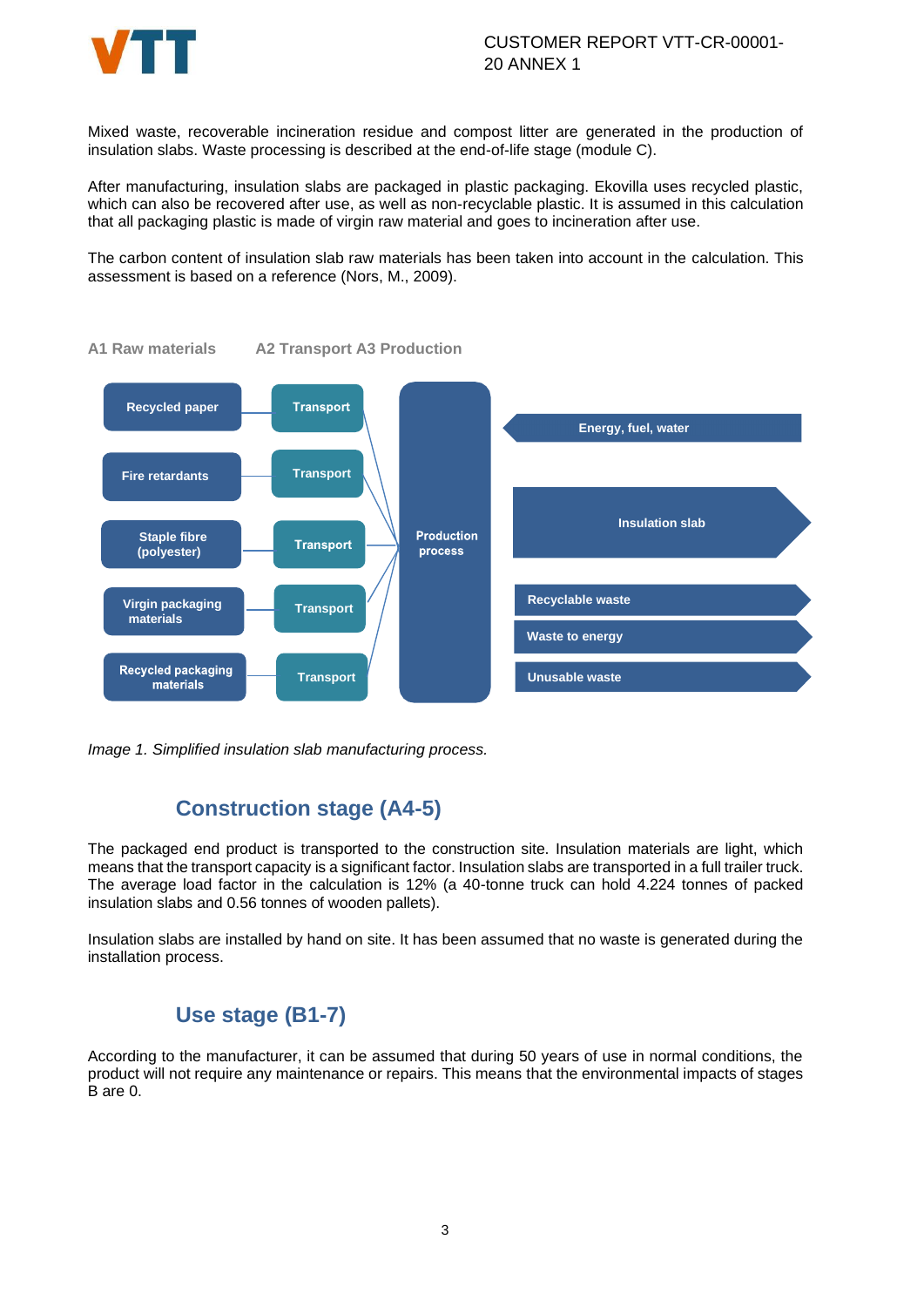

## **End-of-life stage (C1-4) and impacts outside the life cycle (D).**

Insulation slabs can be removed from the structure by hand after a building's end-of-life stage, and the recovered product can be turned into blown wool. The end-of-life stage includes the assumption that the product used is 100% reusable. Information modules in the end-of-life stage cover the following processes:

- C1 De-construction demolition. The assessment takes into account that insulation slabs are removed from buildings by hand, which does not cause any environmental load.
- C2 Transport during the demolition phase. Includes the transport of packaging waste (plastic packaging) to an incineration plant, the transport of mixed waste to final disposal, the transport of waste used in energy generation to an incineration plant, the transport of compost litter to a composting plant and the transport of removed product to a temporary store and from the temporary store to the factory to be used in the production of blown wool.
- C3 Waste processing:
	- o Treatment of waste used for energy generation and packaging waste in an incineration plant
	- o Production of recovered insulation slabs into blown wool (the calculation used the same energy consumption as in the production of virgin blown wool).
	- $\circ$  The production also generates compost litter, but this is not a separate product that Ekovilla produces but reusable waste generated as a by-product. As soon as compost litter arrives at the plant where it is used, it is no longer considered waste. This calculation does not include the processing of compost litter when it is reused.
	- $\circ$  The stage also takes into account the content of biogenic carbon transferred in the recycling process to the next product system, calculated as CO<sub>2</sub>, when the impact of biogenic CO<sup>2</sup> on the GWP in a product's life cycle must be 0 according to EN16485:2014.
- C4 Disposal of waste. Landfill treatment of mixed waste. The impacts outside the life cycle are covered in information module D. The assumption regarding the end-of-life stage was that insulation slabs can be 100% reused in the production of blown wool, so that used insulation slabs replace the production of new blown wool.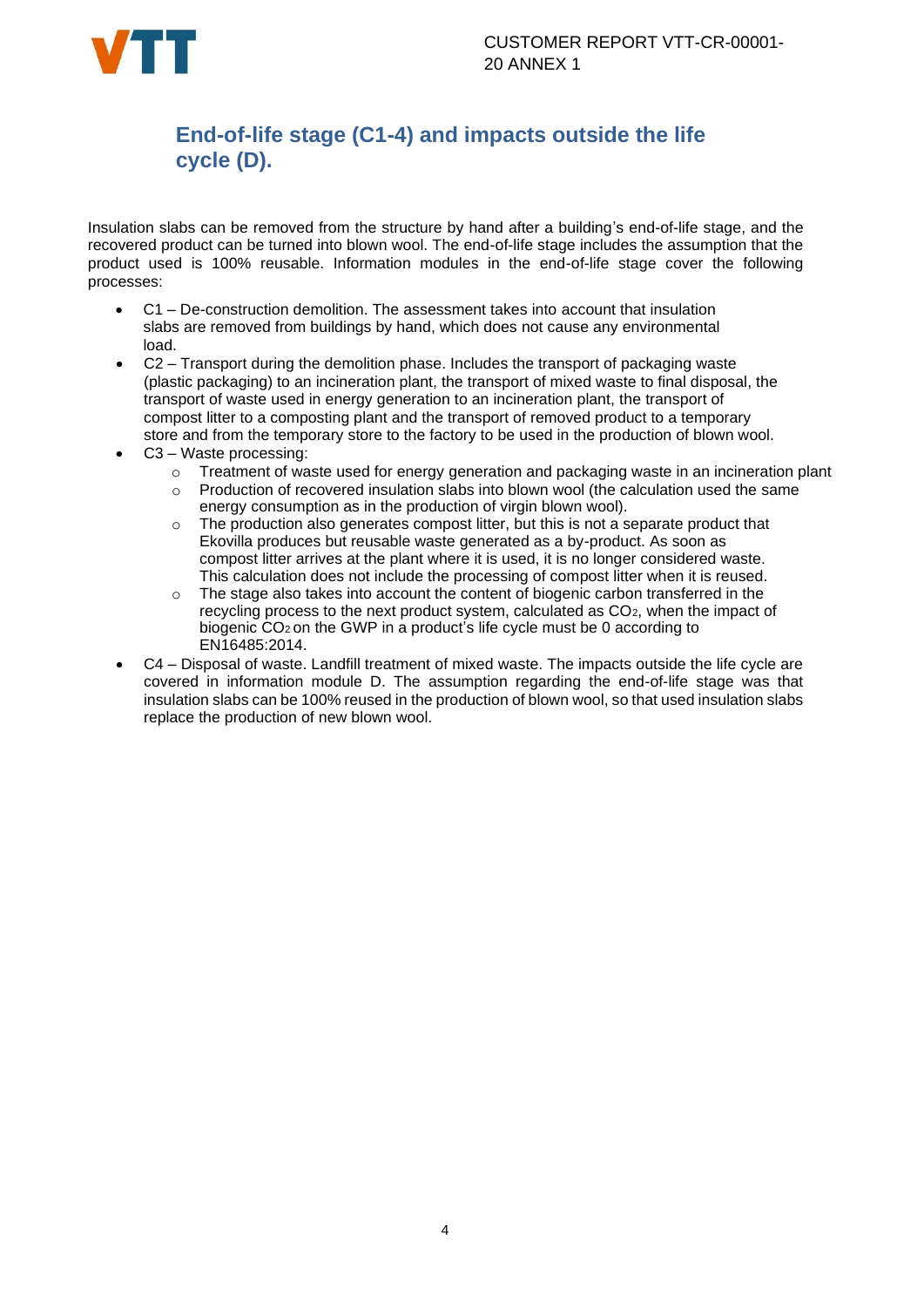

### **Results**

| Table 2.a Environmental impacts (life cycle stages A1-5) |                                |                |                |             |           |                |              |  |  |
|----------------------------------------------------------|--------------------------------|----------------|----------------|-------------|-----------|----------------|--------------|--|--|
| Parameters and unit                                      | A <sub>1</sub>                 | A <sub>2</sub> | A <sub>3</sub> | A1-3, total | A4        | A <sub>5</sub> | A1-A5, total |  |  |
| GWP, kg CO <sub>2</sub> eqv/kg                           | $0.63 + (-1.24)$<br>$= -0.61*$ | 0.037          | 0.18           | $-0.40$     | 0.059     | 0              | $-0.34$      |  |  |
| ADP elements, kg Sb eqv/kg                               | $6.1E-03$                      | 1.7E-04        | 1.4E-03        | 7.7E-03     | 2.6E-09   | $\Omega$       | 7.7E-03      |  |  |
| ADP fossil fuels, MJ/kg                                  | 12.6                           | 0.48           | 2.39           | 15.5        | 0.91      | $\Omega$       | 16.4         |  |  |
| AP, kg SO <sub>2</sub> eqv/kg                            | 2.8E-03                        | 7.5E-04        | $2.4E - 04$    | 3.7E-03     | $2.0E-04$ | $\Omega$       | 3.9E-03      |  |  |
| ODP, kg CFC11 eqv/kg                                     | 5.8E-08                        | 4.4E-09        | 1.6E-08        | 7.8E-08     | $1.3E-10$ | $\Omega$       | 7.8E-08      |  |  |
| EP, kg $(PO4)-3$ eqv/kg                                  | 8.4E-04                        | 8.8E-05        | $2.1E-04$      | $1.1E-03$   | 4.3E-05   | $\Omega$       | 1.2E-03      |  |  |
| POCP, kg C <sub>2</sub> H <sub>4</sub> eqv/kg            | 1.7E-04                        | $2.1E-05$      | 2.6E-05        | $2.2E-04$   | 1.4E-05   | $\Omega$       | 2.4E-04      |  |  |

ADP elements - Depletion of non-renewable mineral resources, ADP fossil fuels - Depletion of non-renewable energy resources, AP - Emissions that cause soil and water acidification, ODP - Emissions that deplete the stratospheric ozone layer, GWP - Emissions of greenhouse gases, EP - Emissions that cause eutrophication, POCP - Emissions from compounds that form photochemical ozone in the lower atmosphere.

\*The GWP of stage A1 for the production of raw materials is 0.63 kg CO2eqv/kg, and the biogenic carbon content of the raw materials, calculated as CO<sup>2</sup> is -1.24 kg CO2/kg. The negative emission is the biogenic carbon content (calculated as carbon dioxide) that is transferred from the previous product system (recovered paper) to this system.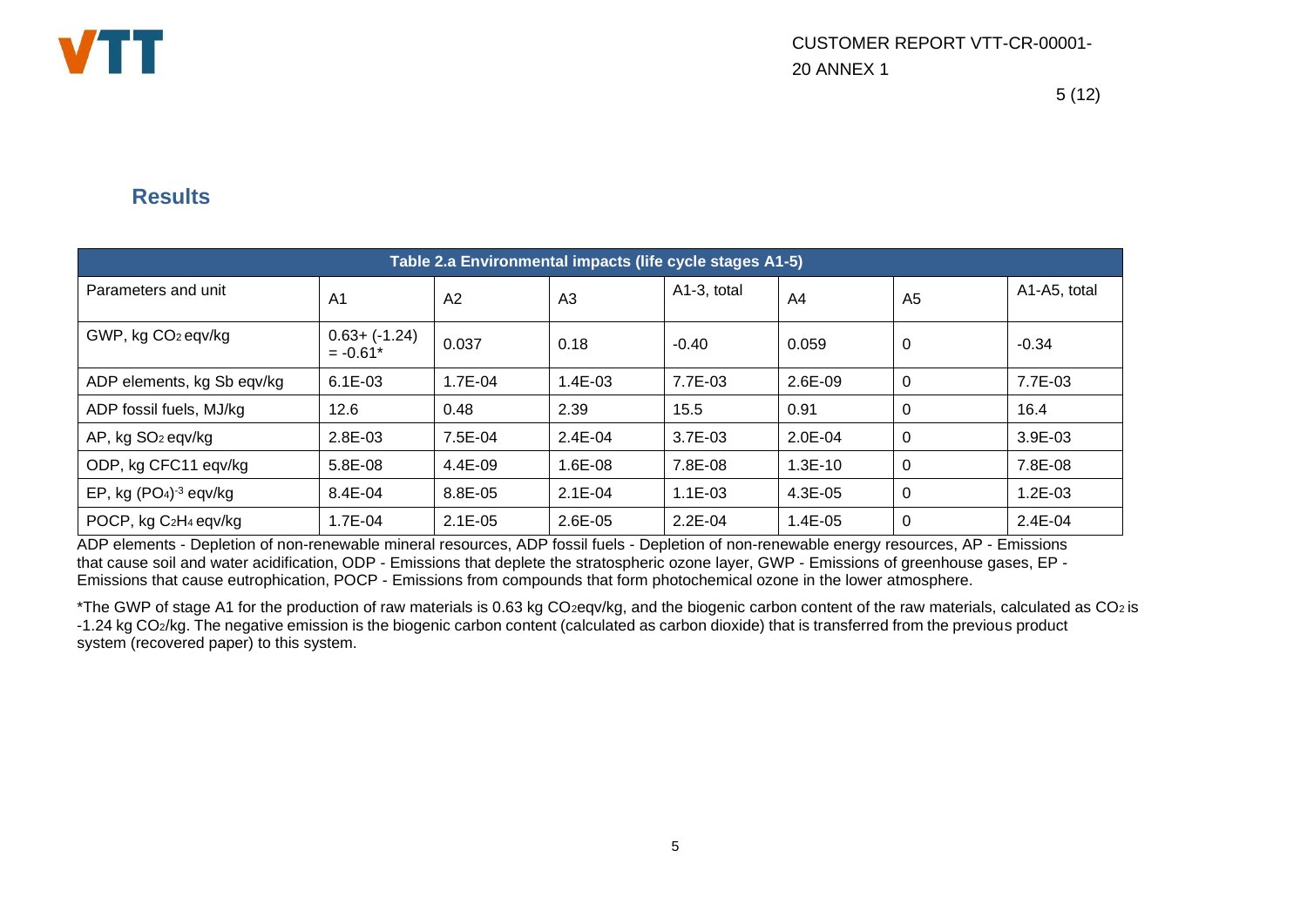

6 (12)

| Table 2b. Environmental impacts (life cycle stages B1-D)                                                         |             |                |                |                |                |              |            |  |  |
|------------------------------------------------------------------------------------------------------------------|-------------|----------------|----------------|----------------|----------------|--------------|------------|--|--|
| Parameters and unit                                                                                              | B1-7, total | C <sub>1</sub> | C <sub>2</sub> | C <sub>3</sub> | C <sub>4</sub> | C1-4, total  | D          |  |  |
| GWP, kg CO <sub>2</sub> eqv/kg                                                                                   | 0           | $\mathbf 0$    | $2.1E-03$      | 0.11           | 7.9E-04        | 0.13         | $-0.096$   |  |  |
| (biogenic<br>GWP,<br>kg CO2/kg<br>carbon calculated as CO <sub>2</sub> ) that<br>goes to the next product system | $\Omega$    | 0              | $\Omega$       | 1.24           | 0              | 1.24         | 0          |  |  |
| ADP elements, kg Sb eqv/kg                                                                                       | $\mathbf 0$ | $\mathbf 0$    | 8.9E-10        | 4.5E-06        | 1.8E-07        | 4.7E-06      | $-6.3e-04$ |  |  |
| ADP fossil fuels, MJ/kg (LHV)                                                                                    | $\mathbf 0$ | $\Omega$       | 0.30           | 0,0092         | $3.6E - 04$    | 0.31         | $-1.5$     |  |  |
| AP, kg SO <sub>2</sub> eqv/kg                                                                                    | $\Omega$    | $\Omega$       | $6.1E-05$      | $1.0E - 0.5$   | 1.6E-07        | $8.0E - 0.5$ | $-9.8e-04$ |  |  |
| ODP, kg CFC11 eqv/kg                                                                                             | 0           | $\mathbf 0$    | 4.6E-11        | 8.8E-11        | 4.9E-12        | $1.4E-10$    | $-2.2e-08$ |  |  |
| EP, kg (PO <sub>4</sub> ) <sup>-3</sup> eqv/kg                                                                   | 0           | 0              | 1.5E-05        | $4.1E-06$      | $1.0E - 06$    | $2.0E-05$    | $-1.9e-04$ |  |  |
| POCP, kg C <sub>2</sub> H <sub>4</sub> eqv/kg                                                                    | 0           | $\Omega$       | 4.8E-06        | 1.6E-07        | $2.1E-07$      | $5.2E-06$    | $-4.6e-05$ |  |  |

\* the biogenic carbon content going to the next product system is 1.24 calculated as CO<sup>2</sup> (the assumption is that the manufacturer uses 100% of the recovered product in the manufacture of the new product). According to EN16485:2014, the impact of biogenic CO2 on the GWP in a product's

life cycle is 0.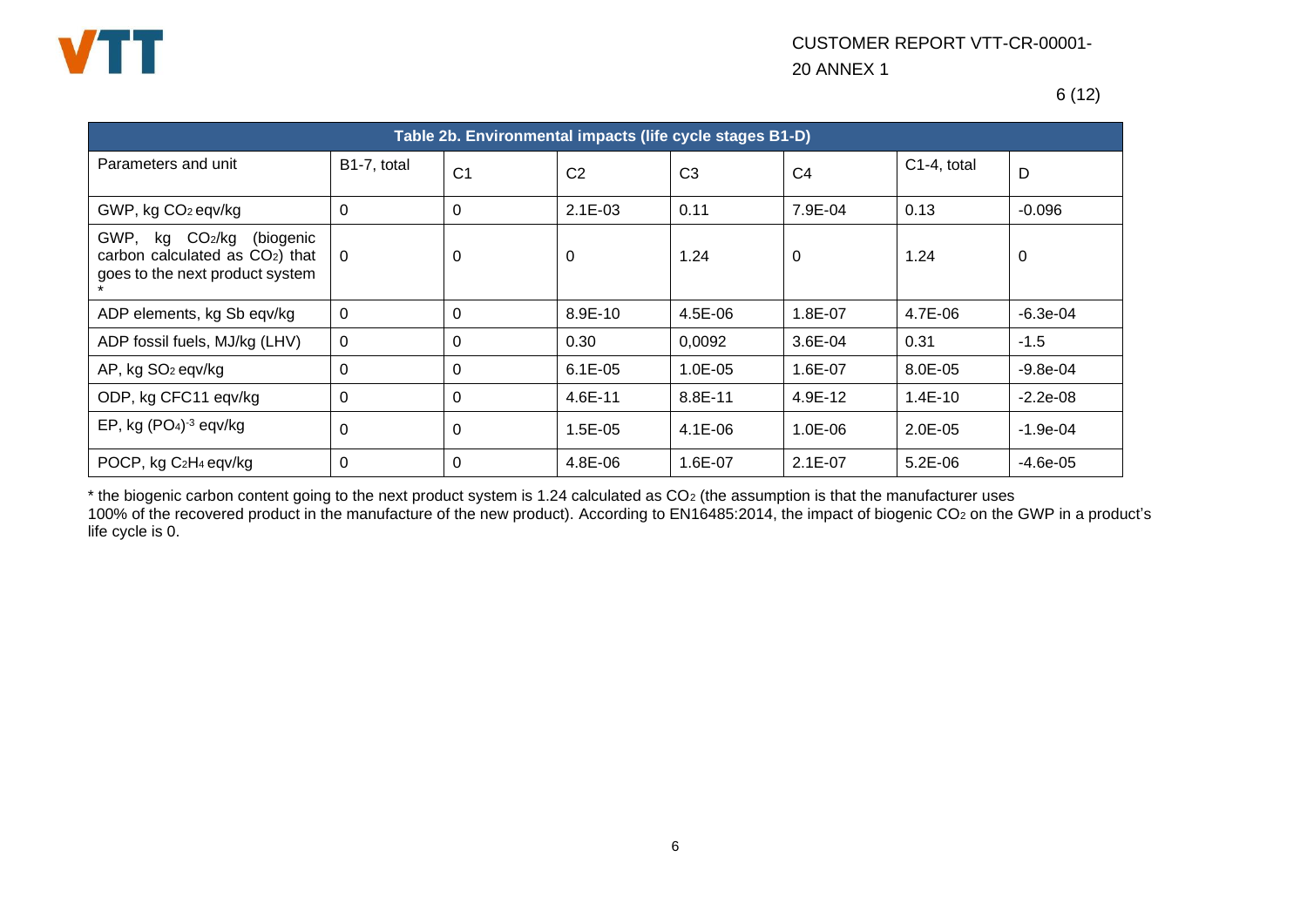

| Table 3a. Use of resources, primary energy (life cycle stages A1-5) |                |         |                |             |           |                |             |  |  |
|---------------------------------------------------------------------|----------------|---------|----------------|-------------|-----------|----------------|-------------|--|--|
| Parameter and unit                                                  | A <sub>1</sub> | A2      | A <sub>3</sub> | A1-3, total | A4        | A <sub>5</sub> | A1-5, total |  |  |
| Use of renewable energy<br>resources as energy, MJ/kg               | 0.58           | 2.6E-03 | 2.5            | 3.08        | $1.2E-03$ | $\mathbf 0$    | 3.08        |  |  |
| Use of renewable energy<br>resources as raw materials,<br>MJ/kg     | 0              | 0       | $\Omega$       | 0           | 0         | $\mathbf 0$    | $\Omega$    |  |  |
| Total use of renewable energy<br>resources, MJ/kg                   | 0.58           | 2.6E-03 | 2.5            | 3.08        | $1.2E-03$ | $\mathbf 0$    | 3.08        |  |  |
| Use of non-renewable energy<br>resources as energy, MJ/kg           | 12.6           | 0.5     | 2.9            | 16.0        | 0.91      | $\mathbf 0$    | 16.9        |  |  |
| Use of non-renewable energy<br>resources as raw materials,<br>MJ/kg | 7.4            | 0       | $\Omega$       | 7.4         | 0         | $\mathbf 0$    | 7.4         |  |  |
| Total use of non-renewable<br>energy resources, MJ/kg               | 20.0           | 0.5     | 2.9            | 23.5        | 0.91      | 0              | 24.4        |  |  |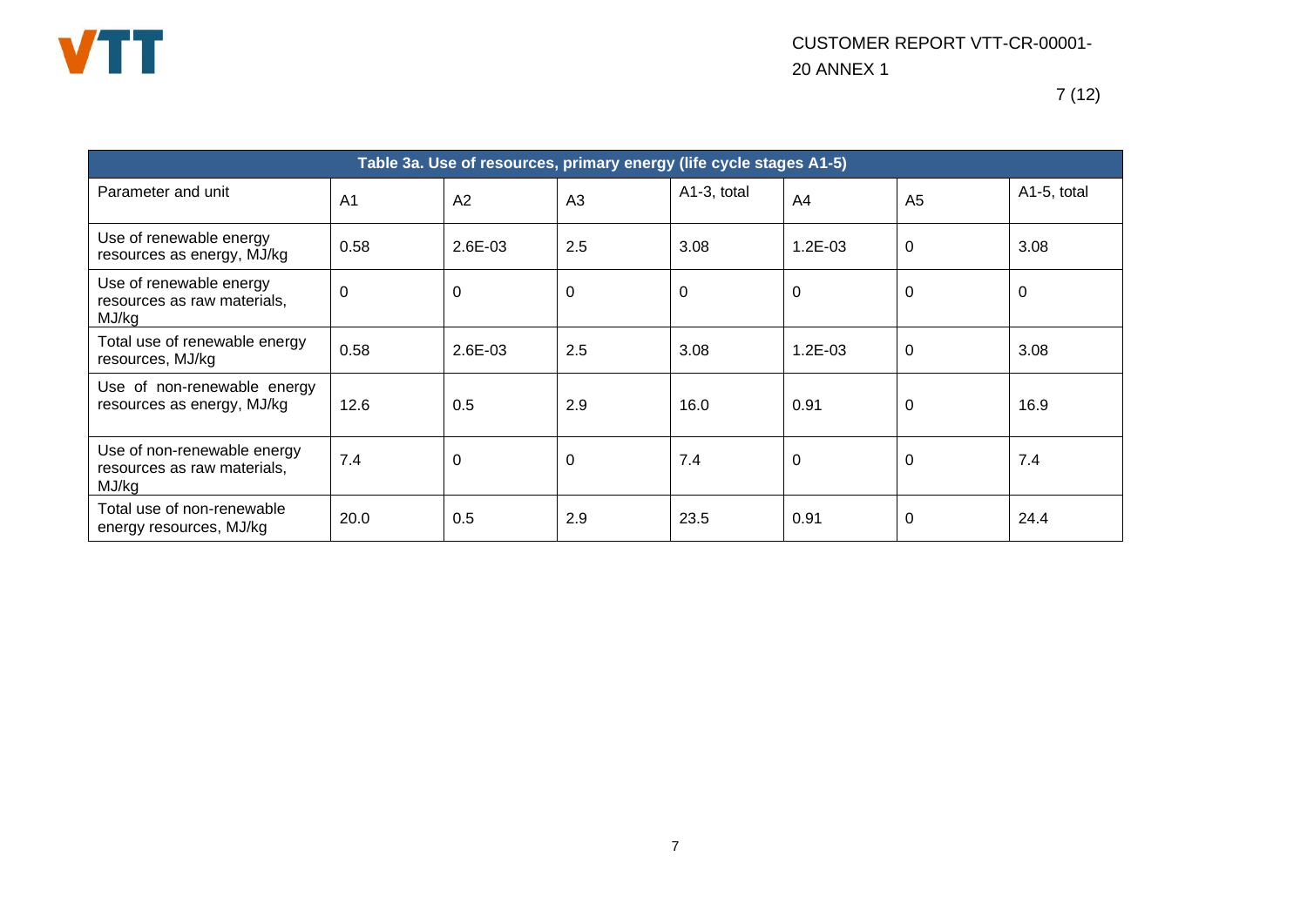

| Table 3b. Use of resources, primary energy (life cycle stages B1-D) |                |                |                |                |                |             |          |  |
|---------------------------------------------------------------------|----------------|----------------|----------------|----------------|----------------|-------------|----------|--|
| Parameter and unit                                                  | B1-7, total    | C <sub>1</sub> | C <sub>2</sub> | C <sub>3</sub> | C <sub>4</sub> | C1-4, total | D        |  |
| Use of renewable energy<br>resources as energy, MJ/kg               | $\mathbf 0$    | 0              | $4.2E - 04$    | $2.6E - 04$    | 5.7E-05        | 7.4E-04     | $-0.54$  |  |
| Use of renewable energy<br>resources as raw materials,<br>MJ/kg     | $\mathbf 0$    | 0              | $\overline{0}$ | $\Omega$       | 0              | $\Omega$    | $\Omega$ |  |
| Total use of renewable energy<br>resources, MJ/kg                   | $\overline{0}$ | 0              | $4.2E - 04$    | $2.6E - 04$    | 5.7E-05        | 7.4E-04     | $-0.54$  |  |
| Use of non-renewable energy<br>resources as energy, MJ/kg           | 0              | 0              | 0.32           | $8.2E - 03$    | 4.63E-04       | 0.33        | $-2.7$   |  |
| Use of non-renewable energy<br>resources as raw materials.<br>MJ/kg | $\overline{0}$ | $\Omega$       | $\Omega$       | $\Omega$       | 0              | $\Omega$    | $-0.25$  |  |
| Total use of non-renewable<br>energy resources, MJ/kg               | $\mathbf 0$    | 0              | 0.32           | 8.2E-03        | 4.6E-04        | 0.33        | $-3.0$   |  |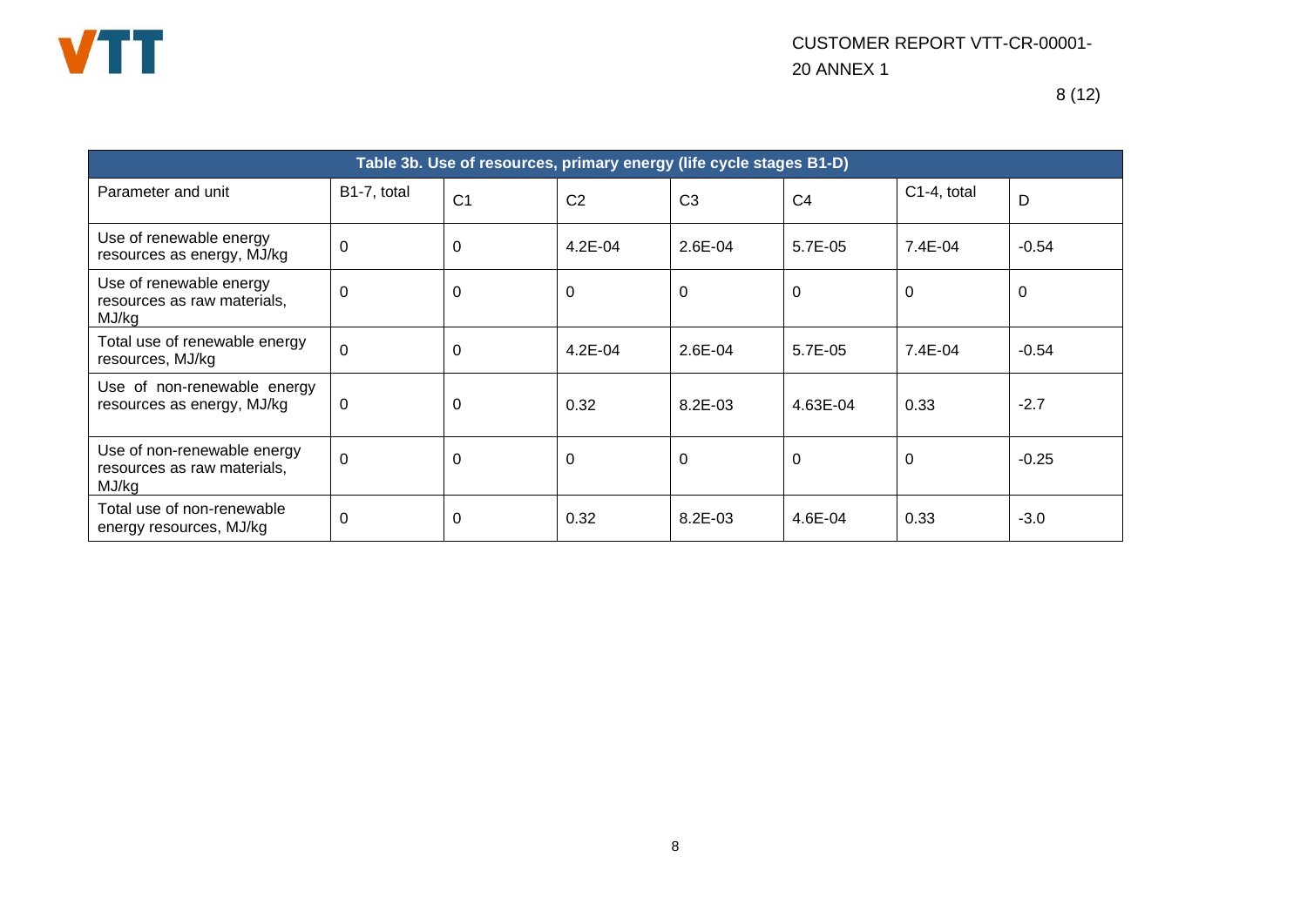

9 (12)

| Table 4a. Use of resources, other (life cycle stages A1-5) |                |         |                |         |                |             |              |  |  |  |
|------------------------------------------------------------|----------------|---------|----------------|---------|----------------|-------------|--------------|--|--|--|
| Parameter and unit                                         | A <sub>1</sub> | A2      | A <sub>3</sub> | A4      | A <sub>5</sub> | A1-3, total | A1-A5, total |  |  |  |
| Use of recycled materials,<br>kg/kg                        | 0.85           | 0       | -0             | 0       | 0              | 0.85        | 0.85         |  |  |  |
| Use of renewable secondary<br>fuels, MJ/kg                 | 0              | 0       | -0             | 0       | 0              | 0           | 0            |  |  |  |
| Use of non-renewable<br>secondary fuels, MJ/kg             | 0              | 0       | -0             | 0       | 0              | υ           | 0            |  |  |  |
| Use of water, $m3$                                         | .4E-03         | 1.2E-03 | $3.2E-04$      | 6.7E-03 | 0              | 2.9E-03     | 9.6E-03      |  |  |  |

| Table 4b. Use of resources, other (life cycle stages B1-D) |             |                |                |                |                |             |              |  |  |
|------------------------------------------------------------|-------------|----------------|----------------|----------------|----------------|-------------|--------------|--|--|
| Parameter and unit                                         | B1-7, total | C <sub>1</sub> | C <sub>2</sub> | C <sub>3</sub> | C <sub>4</sub> | C1-4, total | D            |  |  |
| Use of recycled materials,<br>kg/kg                        | C           | 0              | 0              | 0              | U              | U           | $-0.90$      |  |  |
| Use of renewable secondary<br>fuels, MJ/kg                 | 0           | 0              | 0              | 0              | U              | U           | U            |  |  |
| Use of non-renewable<br>secondary fuels, MJ/kg             | 0           | 0              | 0              |                | U              | U           | U            |  |  |
| Use of water, $m3$                                         |             | 0              | 2.3E-03        | $2.6E-05$      | 4.8E-07        | 2.4E-03     | $-2.0E - 03$ |  |  |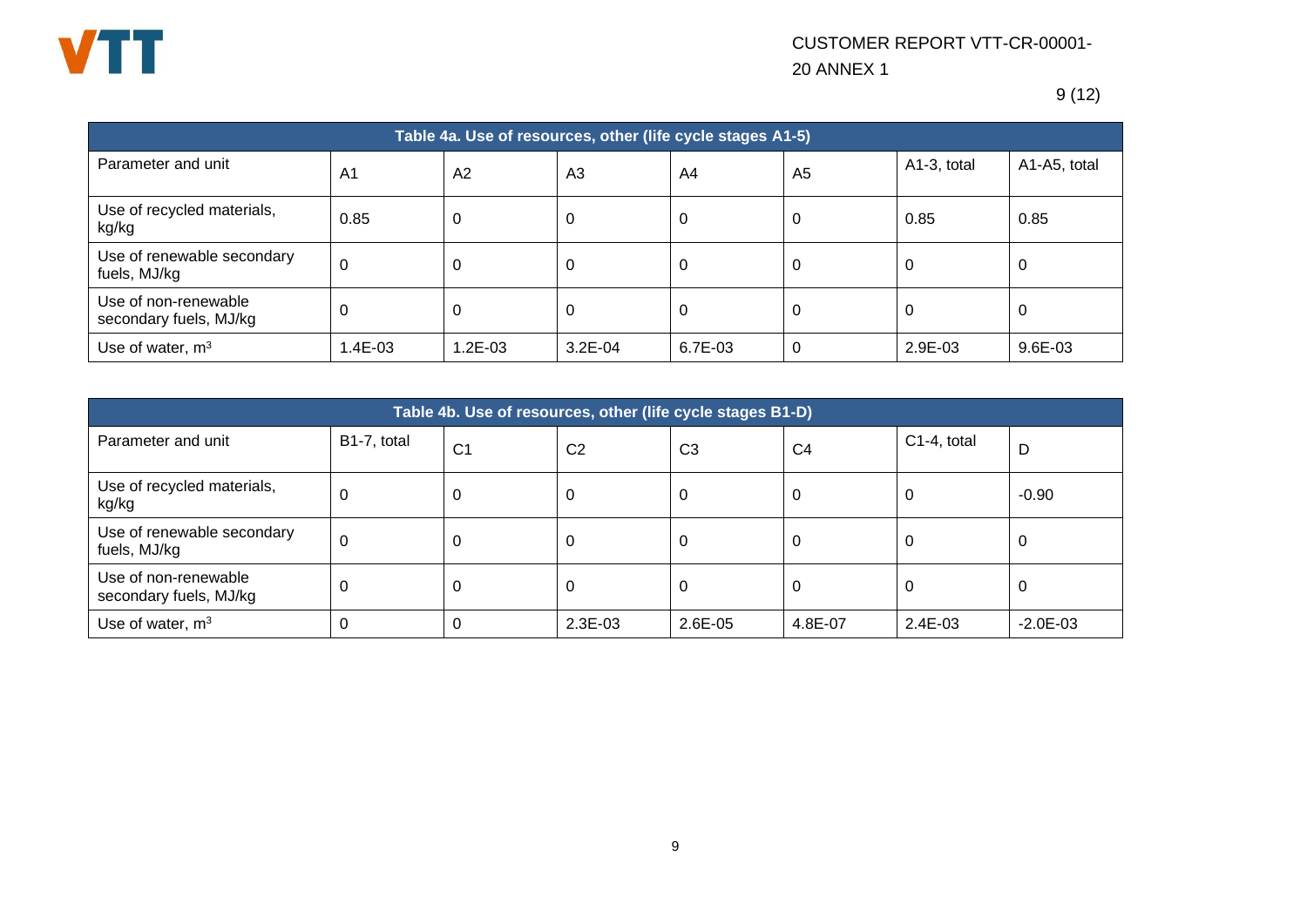

10 (12)

| Table 5a. Waste categories (life cycle stages A1-5) |                |                |           |              |    |             |              |  |  |
|-----------------------------------------------------|----------------|----------------|-----------|--------------|----|-------------|--------------|--|--|
| Parameter and unit                                  | A <sub>1</sub> | A <sub>2</sub> | A3        | A4           | A5 | A1-3, total | A1-A5, total |  |  |
| Hazardous waste, kg/kg                              | $2.9E-03$      | $3.2E - 07$    | $3.6E-06$ | 0            |    | $2.9E-03$   | $2.9E - 03$  |  |  |
| Non-hazardous waste, kg/kg                          | 5.5E-02        | 8.3E-04        | 0.18      | $3.6E - 0.5$ |    | 0.24        | 0.24         |  |  |
| Radioactive waste, kg/kg                            | 1.9E-05        | $2.7E-06$      | 8.8E-05   | $.6E-06$     |    | 1.1E-04     | $.1E-04$     |  |  |

| Table 5b. Waste categories (life cycle stages B1-D) |             |                |                |           |         |                |            |  |  |
|-----------------------------------------------------|-------------|----------------|----------------|-----------|---------|----------------|------------|--|--|
| Parameter and unit                                  | B1-7, total | C <sub>1</sub> | C <sub>2</sub> | CЗ        | C4      | $C1-4$ , total | D          |  |  |
| Hazardous waste, kg/kg                              |             | U              | U              | 1.0E-07   | 1.6E09  | $1.1E - 07$    | $-7.4e-05$ |  |  |
| Non-hazardous waste, kg/kg                          | 0           |                | .3E-05         | .5E-03    | 1.6E-03 | $3.1E - 03$    | $-4.7e-03$ |  |  |
| Radioactive waste, kg/kg                            | υ           | υ              | 5.7E-07        | $2.1E-08$ | 3.2E09  | 5.9E-07        | $-5.5e-07$ |  |  |

| Table 6a. Other environmental impacts (life cycle stages A1-5) |          |                |                |    |                |             |              |  |  |  |
|----------------------------------------------------------------|----------|----------------|----------------|----|----------------|-------------|--------------|--|--|--|
| Parameter and unit                                             | A1       | A <sub>2</sub> | A <sub>3</sub> | A4 | A <sub>5</sub> | A1-3, total | A1-A5, total |  |  |  |
| Components for reuse, kg/kg                                    | 0        | U              | 0              | 0  | U              | -U          | υ            |  |  |  |
| Materials for recycling, kg/kg                                 | 0        | U              | 0              | 0  | U              | U           | U            |  |  |  |
| Materials for energy recovery,<br>kg/kg                        | $\Omega$ | U              | 0.053          | 0  | U              | 0.053       | 0.053        |  |  |  |
| Exported (used) energy, MJ/kg                                  |          | U              | 0              | 0  | J.             | U           | υ            |  |  |  |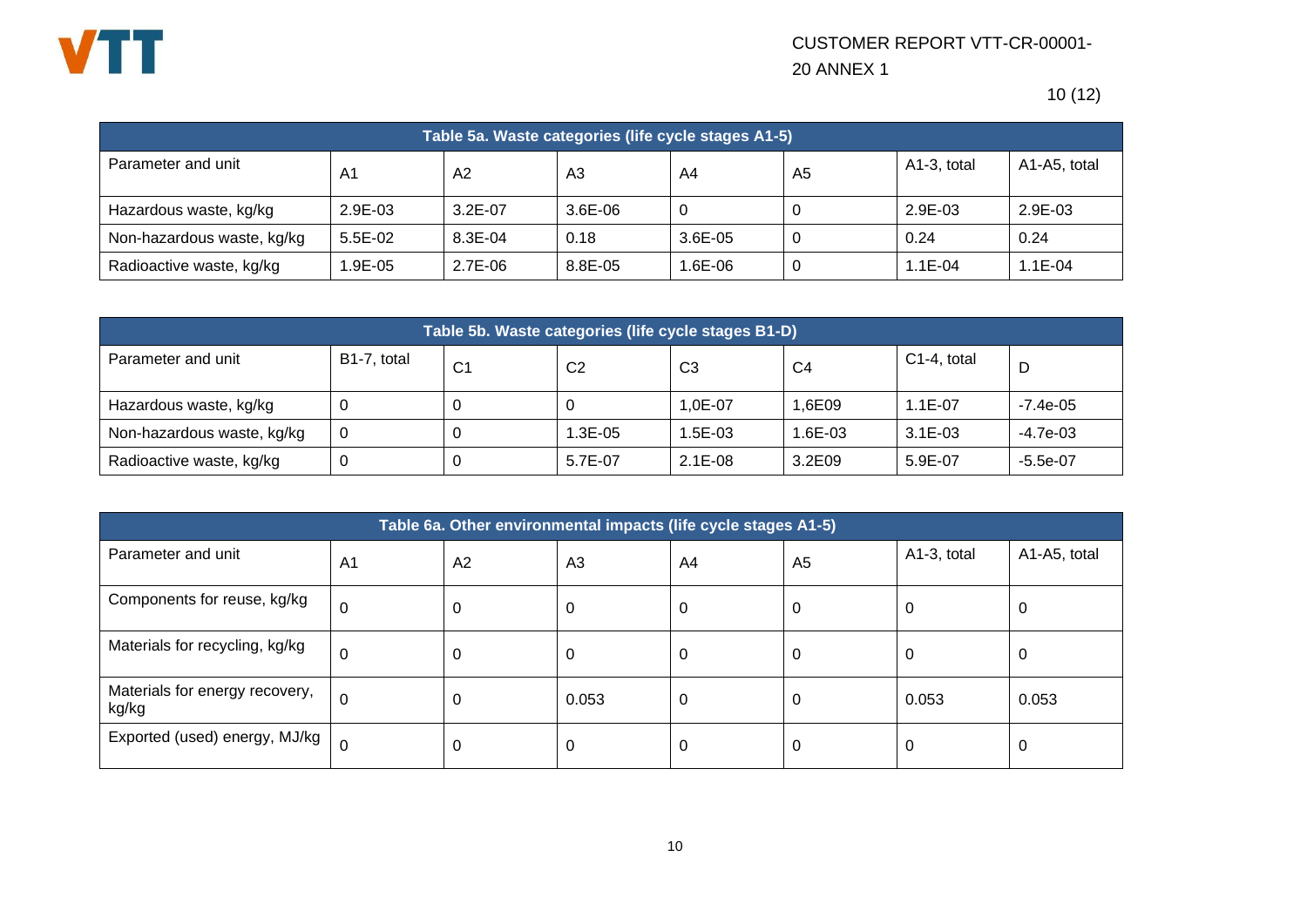

11 (12)

| Table 6b. Other environmental impacts (life cycle stages A1-5) |             |                |                |                |                |             |   |
|----------------------------------------------------------------|-------------|----------------|----------------|----------------|----------------|-------------|---|
| Parameter and unit                                             | B1-7, total | C <sub>1</sub> | C <sub>2</sub> | C <sub>3</sub> | C <sub>4</sub> | C1-4, total | D |
| Components for reuse, kg/kg                                    |             | 0              | 0              | O              |                |             | 0 |
| Materials for recycling, kg/kg                                 |             | 1.0            | U              | U              | U              | 1.0         | 0 |
| Materials for energy recovery,<br>kg/kg                        |             | 0              | 0              | 0.053          | 0              | 0.053       | 0 |
| Exported electrical energy,<br>MJ/kg                           | 0           | $\Omega$       | 0              | 0.20           | Ω              | 0.20        | 0 |
| Exported thermal energy, MJ/kg 0                               |             | $\Omega$       |                | 0.40           |                | 0.40        | 0 |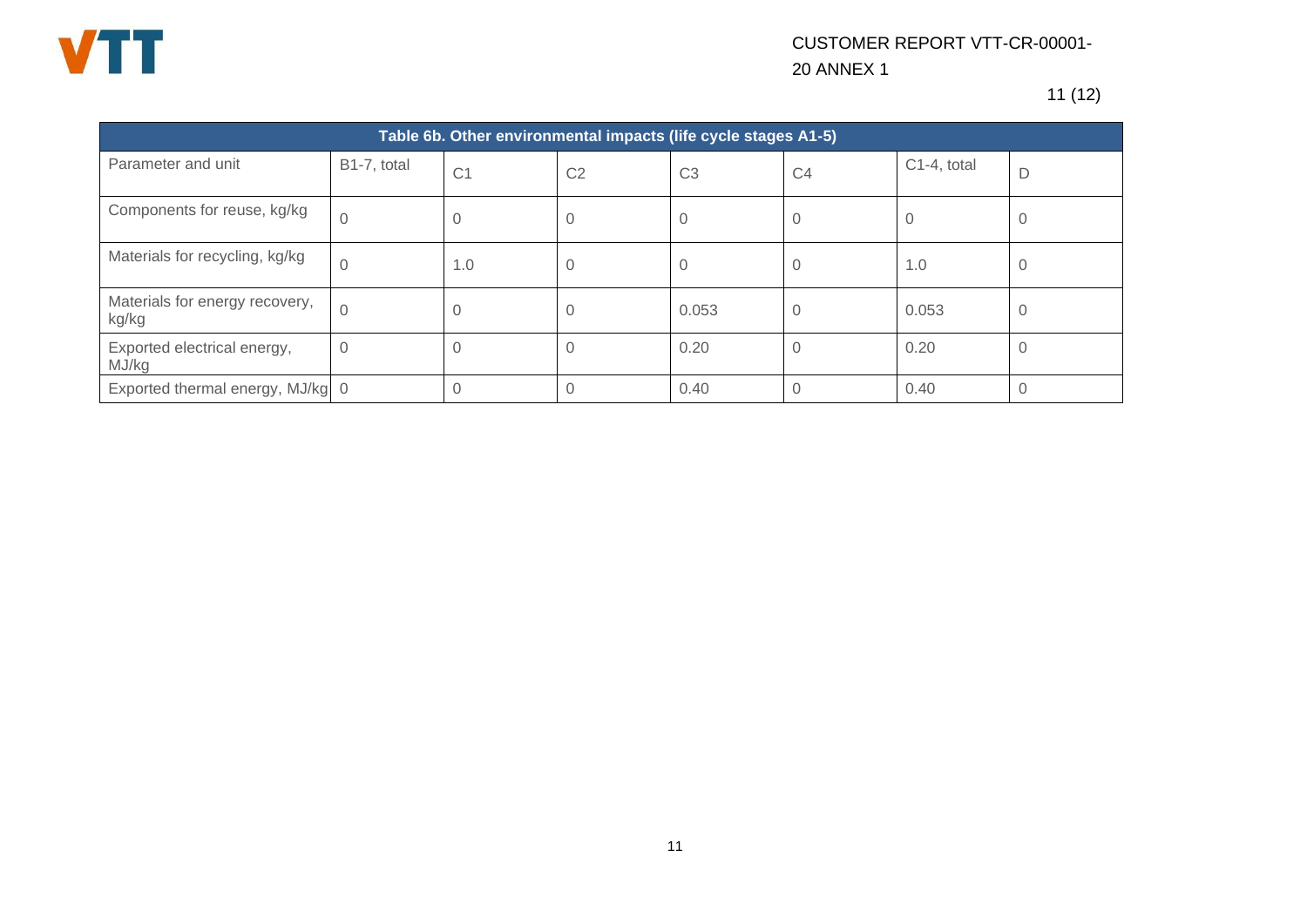

12 (12)

### **References**

EN 15804:2012 + A1:2013 Sustainability of construction works - Environmental product declarations - Core rules for the product category of construction products

SFS EN 16485:2014 Round and sawn timber. Environmental product declarations. Product category rules for wood and wood based products for use in construction.

EN 15942:2012 Sustainability of construction works - Environmental product declarations - Communication format business to business.

ISO 14025:2010 Environmental labels and declarations. Type III environmental declarations. Principles and procedures.

ISO 14044:2006 Environmental management. Life Cycle Assessment. Requirements and guidelines

ISO 14067:2018 Greenhouse gases Carbon footprint of products Requirements and guidelines for quantification

EcoInvent 3.6 database, 2019.<http://www.ecoinvent.org/>

Lipasto – a calculation system for traffic exhaust emissions and energy use in Finland. VTT Technical Research Centre of Finland Ltd. <http://lipasto.vtt.fi/en/index.htm>

Nors, M., 2009. Painotuotteen hiilijalanjälki tapaustarkastelujen pohjalta. VTT. [http://www.vkl.fi/files/776/Painotuotteen\\_hiilijalanjalki\\_VTT.pdf](http://www.vkl.fi/files/776/Painotuotteen_hiilijalanjalki_VTT.pdf)

Sulca 4.2 – Sustainability tool for Ecodesign, Footprints & LCA. VTT Technical Research Centre of Finland Ltd